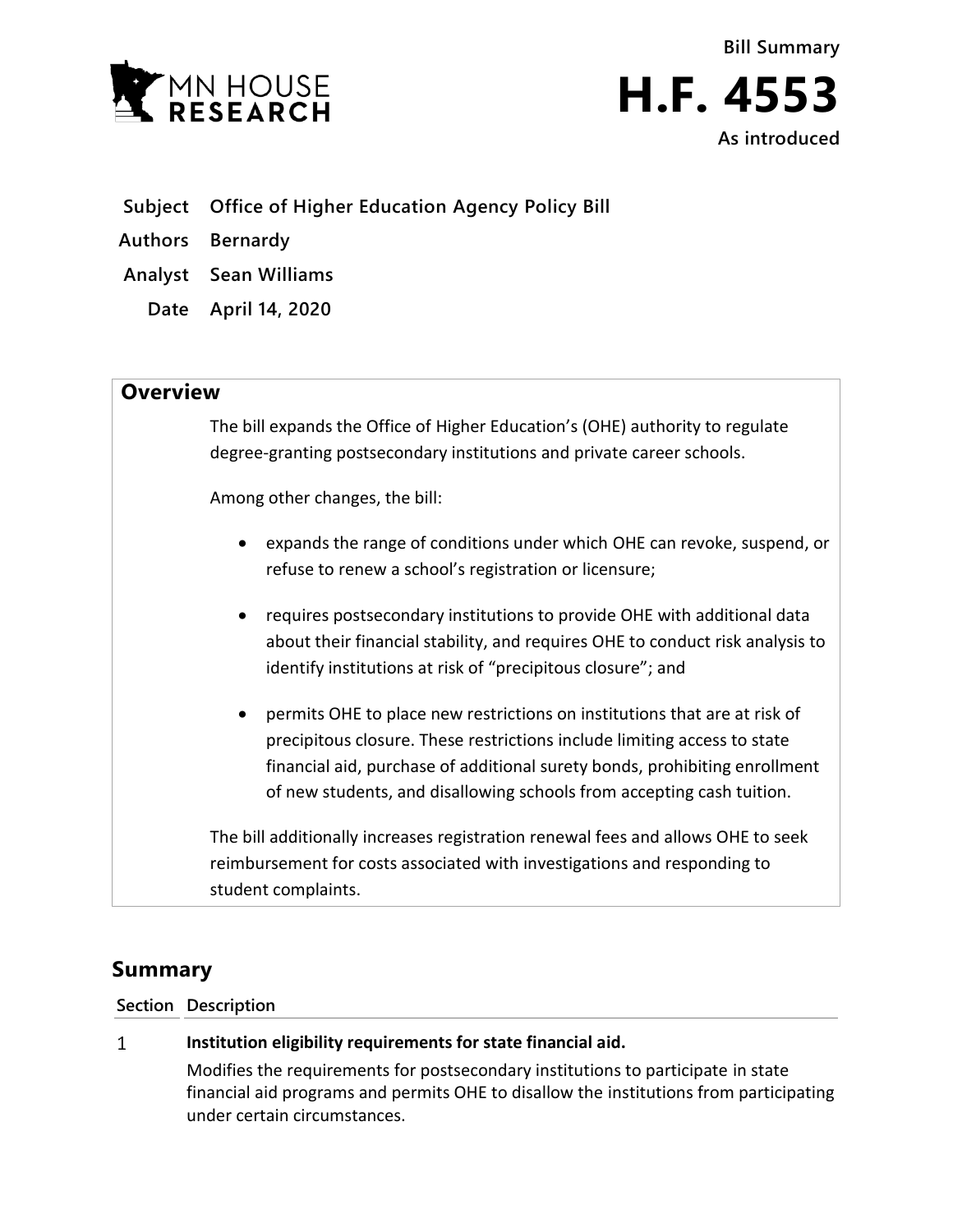In order to receive state financial aid, a postsecondary institutions must meet the state requirements to hold a surety bond. Section 5 of the bill amends the requirements.

OHE may terminate an institution's participation in state financial aid programs under the following conditions:

- An institution that changes ownership does not make substantive progress toward participation in the Pell Grant program within four years of the first ownership change.
- The institution loses eligibility for federal financial aid. OHE may terminate eligibility effective the date of the loss of federal aid.
- The institution violates a provision of state Statutes, Rules, or administrative policies governing financial aid programs and fails to correct the violation and reimburse the office for audit findings within the timeframe specified in the audit report.
- The institution has a consistent pattern of violating state Statutes, Rules, or administrative policies, or lacks administrative capacity to successfully administer state aid programs. A lack of administrative capacity may be demonstrated based on the adequacy of the institution's:
	- o financial aid staffing;
	- o checks and balances in the institution's system of internal controls;
	- o maintenance of records; and
	- o ability to participate in electronic processes.
- The institution refuses to allow inspection of financial aid records upon request of OHE.
- The institution was administratively or judicially determined to have committed fraud or other material violation of law.
- **The institution falsifies information or engages in misleading or deceptive** practices involving the administration of financial aid programs.
- The institution no longer meets the requirements to participate in state financial aid programs that are currently in rule.
- The institution is terminated from participation in federal financial aid programs based on a violation of laws, regulations, or participation agreements governing financial aid programs.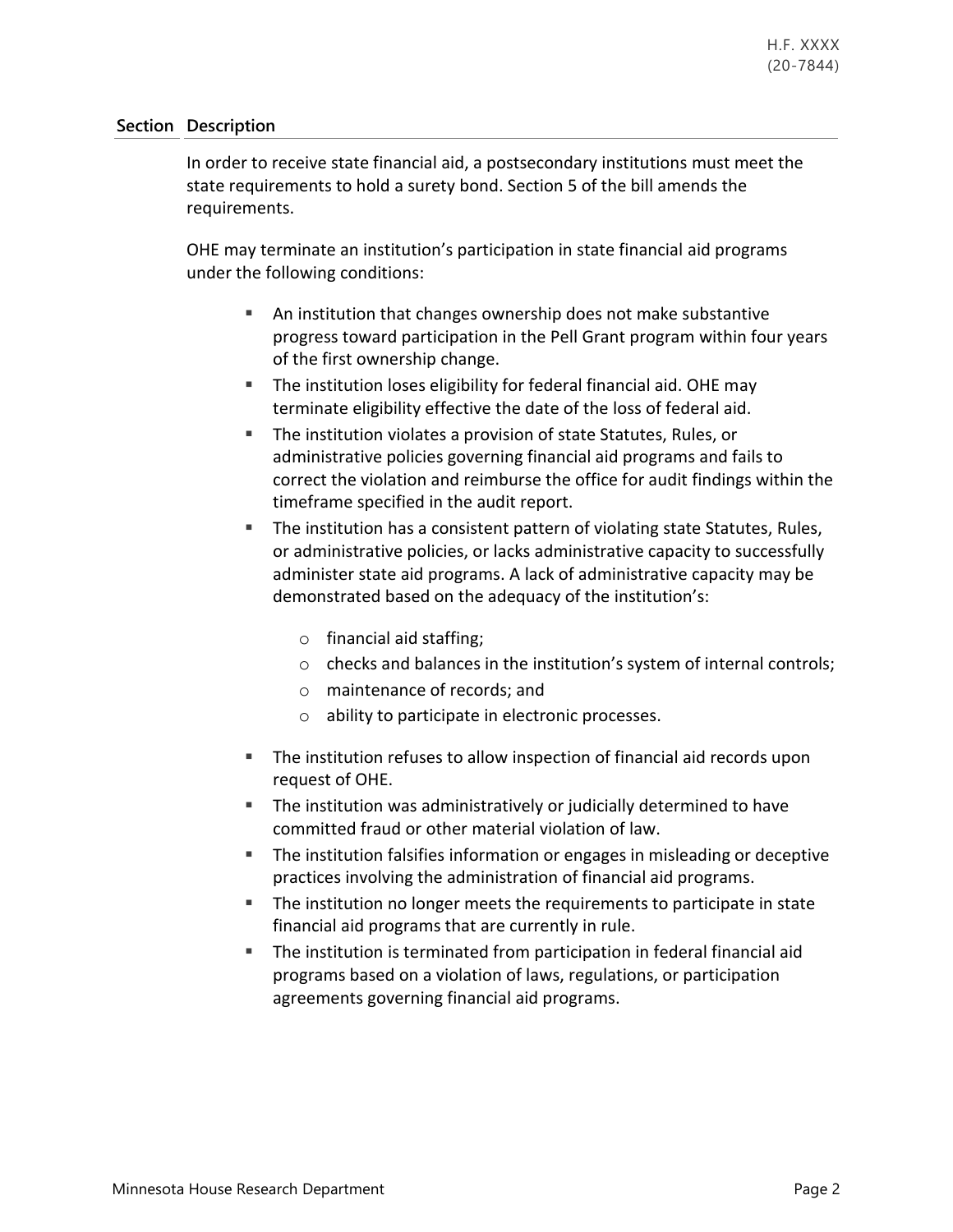#### $\overline{2}$ **Termination procedures.**

Requires OHE to send written notice that an institution's eligibility for financial aid was terminated. Termination is effective 90 days after the date of written notification, except if an institution is terminated because it lost the eligibility to participate in federal financial aid programs.

Requires OHE to provide terminated institutions with an opportunity for administrative hearing under chapter 14.

#### 3 **Request for hearing.**

Requires terminated postsecondary institutions that request an administrative hearing to request the hearing with 30 days of receiving a written notice of termination.

### **Schools to provide information.**  $\overline{4}$

Requires degree-granting schools that register with OHE to provide compliance audits and audited financial statements that meet federally established requirements. Additionally requires the schools to calculate the financial and nonfinancial risk analysis metrics described in section 13 of the bill.

#### 5 **Additional security.**

Under current law, postsecondary institutions that fall below minimum federal standards for participation in financial aid programs must provide OHE with a surety bond between \$10,000 and \$250,000. The bill changes the bond requirement to be 10 percent of net tuition and fees revenue in the previous fiscal year.

The bill grants OHE additional authority if OHE determines that the institution does not meet existing rules about financial resources, or is vulnerable to a precipitous closure. In those circumstances, OHE may:

- **require an increased surety bond**
- **PED 10** prohibit the institution from accepting tuition payments during the add/drop period made using cash, alternative loans, or the equivalent
- **PED FIGHT INTERS I** prohibit the institution from enrolling new students

Current law describes the prioritization for use of surety bonds funds in the case of school closure. Current law prioritizes (1) the destruction of private data; (2) reimbursing students who are currently enrolled (or withdrew in the last 180 days); (3) reimbursing veteran's benefits; and (4) reimbursing OHE's administrative costs.

The bill establishes the following order of priorities for the surety bond.

1) Destroying private education data.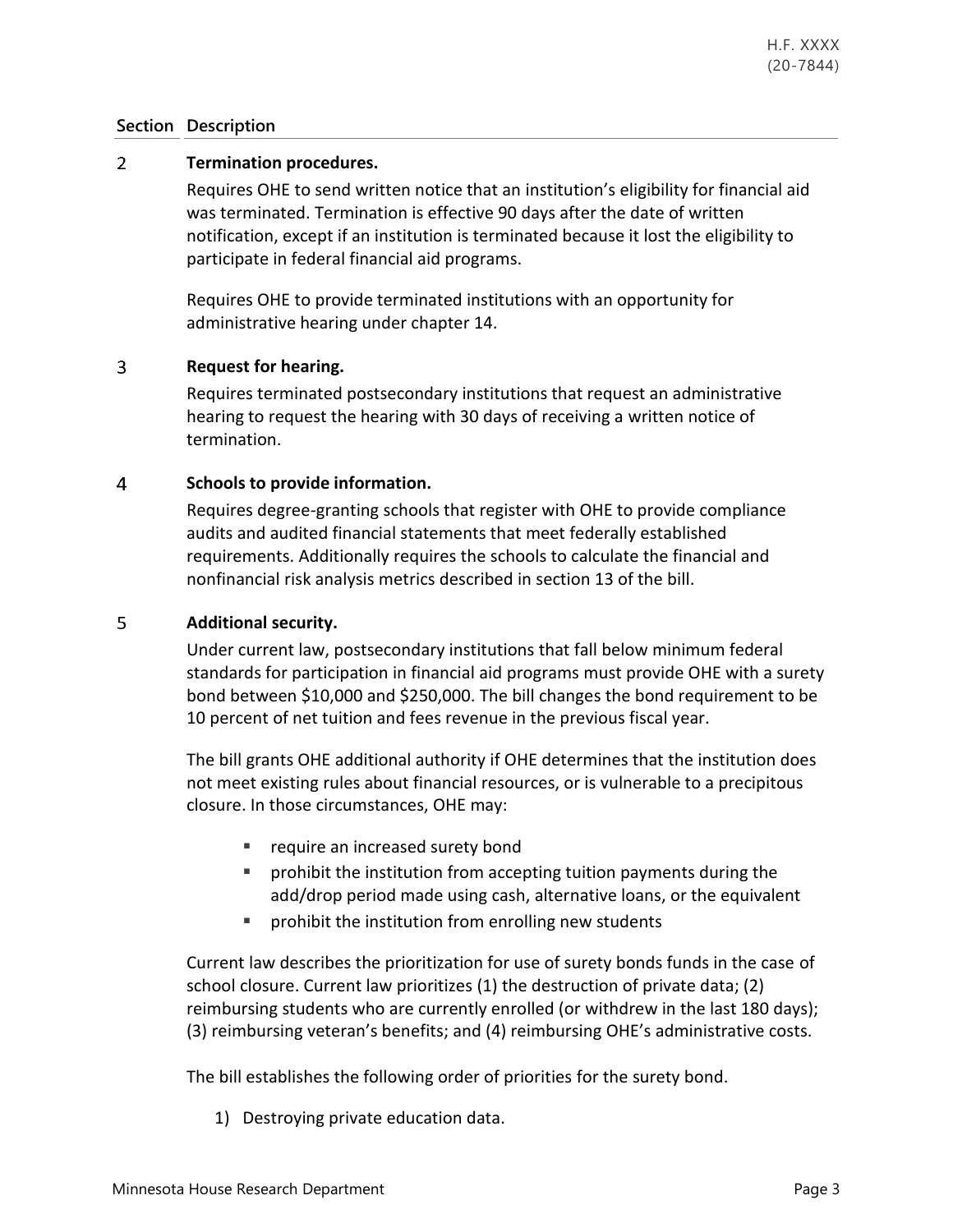- 2) Reimbursing state financial aid.
- 3) Reimbursing cash payments made by or on behalf of a student enrolled at the time of closure (or who withdrew in the last 180 days).
- 4) Reimbursing private student loans used by or on behalf of a student enrolled at the time of closure (or who withdrew in the last 180 days).
- 5) Reimbursing veteran's benefits.
- 6) Reimbursing tuition and fee costs for coursework that did not transfer to a new institution.
- 7) Reimbursing administrative costs incurred by OHE.

Permits OHE to grant conditional approval to an institution that cannot meet the surety bond requirement. Schools granted conditional approval would be subject to restrictions on their access to state financial aid, and would be prohibited from enrolling new or prospective students.

### 6 **Criteria for approval**

Adds additional requirements for a postsecondary institution to receive approval for registration. The requirements are:

- 1) Not requiring students to sign mandatory pre-dispute arbitration clauses.
- 2) Establishing a process to receive and act on student complaints.
- 3) Participating in the financial stability risk analysis required under section 13 of the bill.

### $\overline{7}$ **Conditional approval.**

OHE has the authority to grant a degree-granting school a one-year conditional approval while the school applies for accreditation. This language limits that authority to schools physically located in Minnesota.

#### 8 **Disapproval of registration appeal.**

Permits OHE to renew, revoke, or suspend registration for a degree-granting postsecondary institution if the institution:

- **fails to have enrollment in the last two years**
- fails to have enrollment within two years of registration approval
- fails to provide a surety bond in accordance with section 5 of the bill
- **EXECT** is determined to be vulnerable to closure under OHE's risk analysis, which is required in section 13 of the bill

If OHE takes action against a school's registration to a failure to meet the risk analysis required in section 13 of the bill, the bill permits the office to:

■ withhold student aid payments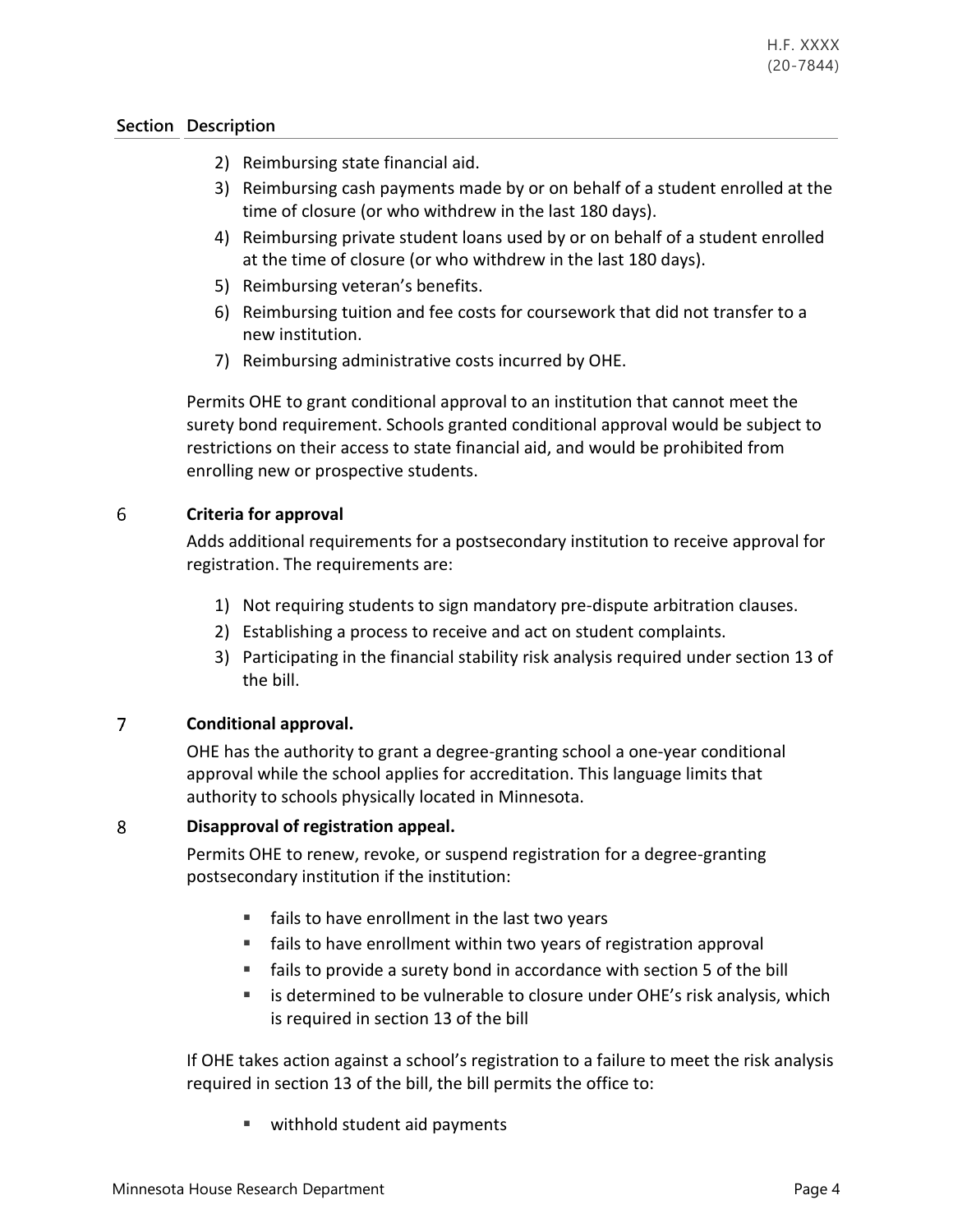- oversee the transfer of state aid to students to ensure that payments in excess of tuition and fees reach students
- require the return of advance state aid payments
- **F** require documentation of the proper use of aid
- issue financial aid payments directly to a student

### 9 **Religious exemption for degree-granting schools.**

Under current law, there is a religious exemption to the requirement that degreegranting schools register with OHE. The bill provides that the exemption does not apply to schools that engages in advertisement that is not truthful and gives false, fraudulent, deceptive, inaccurate, or misleading impressions about the school.

### 10 **Exemption.**

Technical change to convert language in current law from paragraphs to clauses.

### 11 **Religious exemption for private career schools.**

Under current law, there is a religious exemption to the requirement that private career schools register with OHE. The bill provides that the exemption does not apply to schools that engages in advertisement that is not truthful and gives false, fraudulent, deceptive, inaccurate, or misleading impressions about the school.

#### 12 **State reciprocity agreements regarding postsecondary distance education.**

Requires OHE to collect reasonable fees to cover the cost to administer a reciprocity agreement for postsecondary distance education.

The fee is set from \$750 to \$7,500, depending on the enrollment at the institution.

#### 13 **Risk analysis.**

The bill requires OHE to apply financial and non-financial measures to determine if a school is at risk of precipitous closure. A schools is at risk of precipitous closure if:

- it is unable to meet the requirements for registration in state law; and
- OHE determines that the failure to meet requirements for registration represents a risk of precipitous closure.

OHE is required to use industry standards to develop financial and nonfinancial indicators.

Requires a school to notify OHE within five business days if:

 the school has defaulted on a debt payment and not received a waiver of violation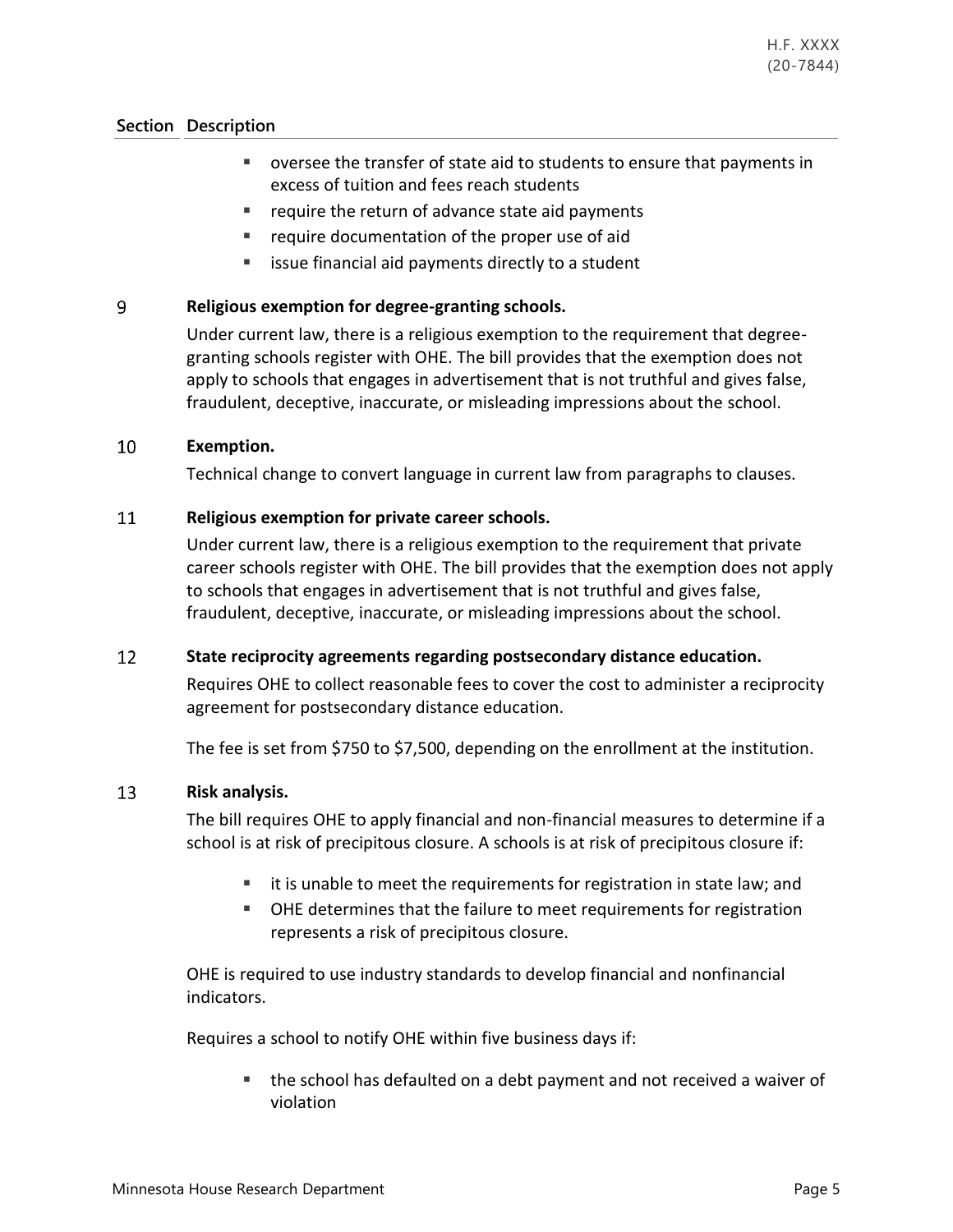- the school's owners withdraw equity and the school has a federal composite score of less than 1.5, unless the withdrawal is a transfer between affiliated entities with a common composite score
- **The federal Department of Education requires a 25 percent or greater** letter of credit or heightened cash monitoring
- The school receives a notification of probation, warning, show-case, or loss of accreditation
- The school's accreditor loses federal recognition
- **The school violates the federal Department of Education's 90/10** requirement

If OHE is notified for one of the reasons in the list above, it must collect data to determine if the school is at risk of closure. If OHE determines the school is at risk of precipitous closure, OHE may:

- Inform the school and request additional context and information from the school.
- If the school does not respond to the request for additional context and information, OHE may:
	- o revoke, suspend, or refuse to renew registration, name approval, or degree approval
	- o require additional surety or information from the institution
	- o initiate alternative processes and communications with students
- Use the reevaluated determination to revoke, suspend, or renew registration, name approval, or degree approval.

Permits OHE to require a school at risk of precipitous closure to conduct monitoring and submit periodic financial reports, submit contingency plans, provide additional surety, and submit school closure information.

Requires OHE to provide schools with the metrics used to determine their risk of precipitous closure, and post a list of reviewed indicators and measures on its website.

### 14 **Registration Fees.**

Increases the annual renewal registration fee from \$1,200 to \$2,000.